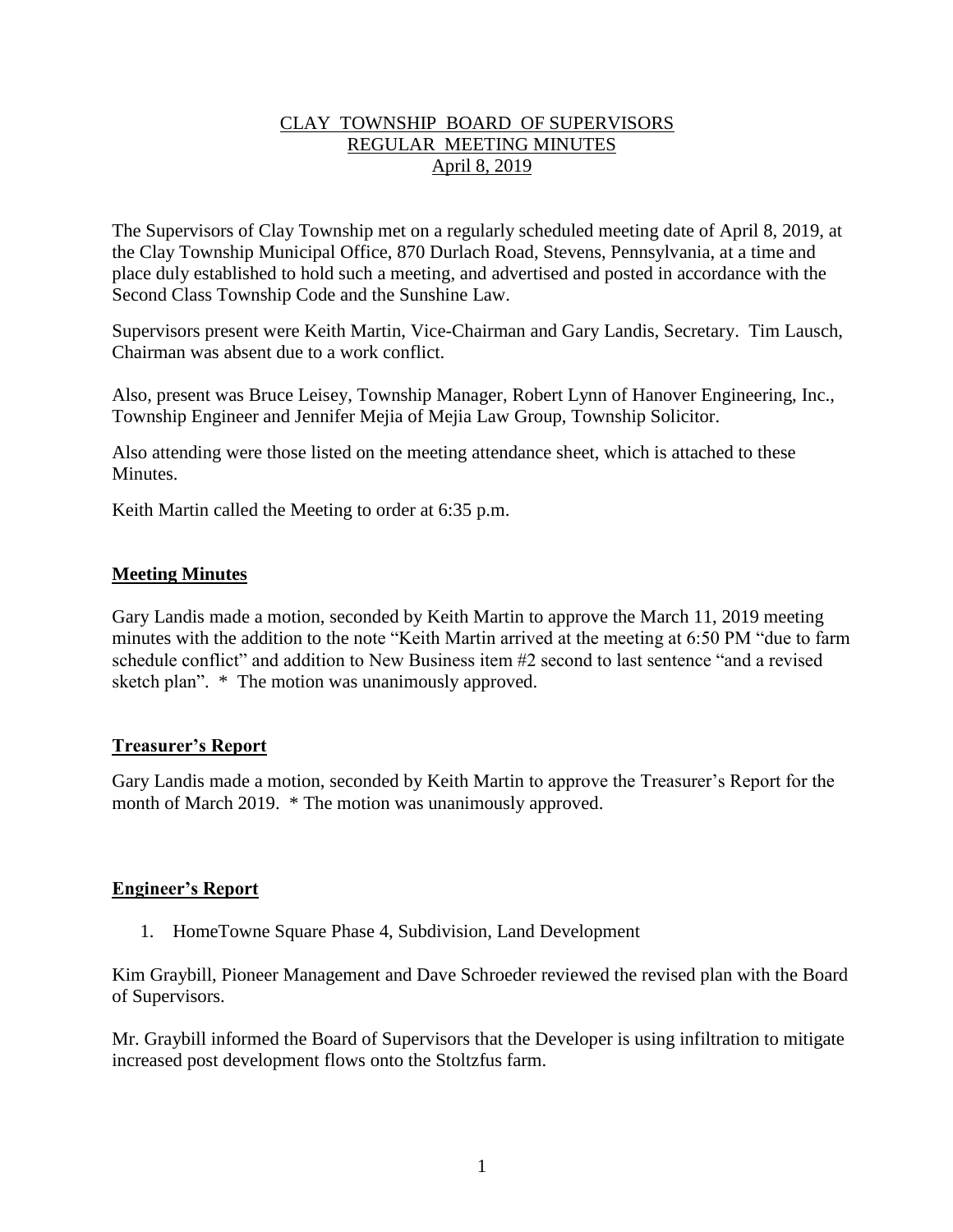Mr. Graybill reviewed two modifications being requested with this revision of the plan with the Board of Supervisors.

Russ Begly, 322 Constitution Drive asked if this modification will diminish sinkholes on individual property owner's properties.

Mr. Graybill stated yes it should.

Mike Gable, 300 Hackman Road asked when all the basins will be put in. Mr. Gable asked if he will continue to get water in his yard.

Mr. Graybill stated that there isn't a timeline of when the basins will be put in. Landmark is not sure why water is flowing differently behind the Gable property. There were no changes on the undeveloped land.

Township staff will visit with Mr. Gable to determine source of water flows.

Terry Wright, 411 Declaration expressed concern with the water from homes that lies between the homes on grass channels could cause sinkholes.

Keith Martin made a motion, seconded by Gary Landis to approve the requested modifications on the revised plan. \* The motion was unanimously approved.

## Section 304.F.5 – BMP Manual for Loading Ratios

This modification request pertains to the maximum 3:1 impervious surface to infiltration area loading ration and the 5:1 drainage area to infiltration area ratio. A modification to this requirement is requested to allow higher loading ratios than the BMP Manual recommends. Refer to stormwater calculations and geology study for justification included with Pioneer Management letter dated 4/3/19.

Section 304.F.6 – Groundwater Recharge Volume shall be Infiltrated within 48 hours after the end of the Design Storm

The proposed infiltration facility will dewater in approximately 54 hours. This time is within the range of the BMP manual guidelines as well as the current Clay Township SMM Ordinance (24- 72 hours).

It was decided by the Board of Supervisors to table a decision on the revised plan until the 4/23/19 meeting to allow time for Bob Lynn to review the modifications to the stormwater plan.

# 2. PaulB LLC – Waiver of Land Development Plan Request

Township Staff reviewed the plan with the Board of Supervisors. The plan is to place a pole barn within the fenced storage area currently utilized for retail sales. The nature of this project is relatively minor in scope and the building being planned will be located on existing impervious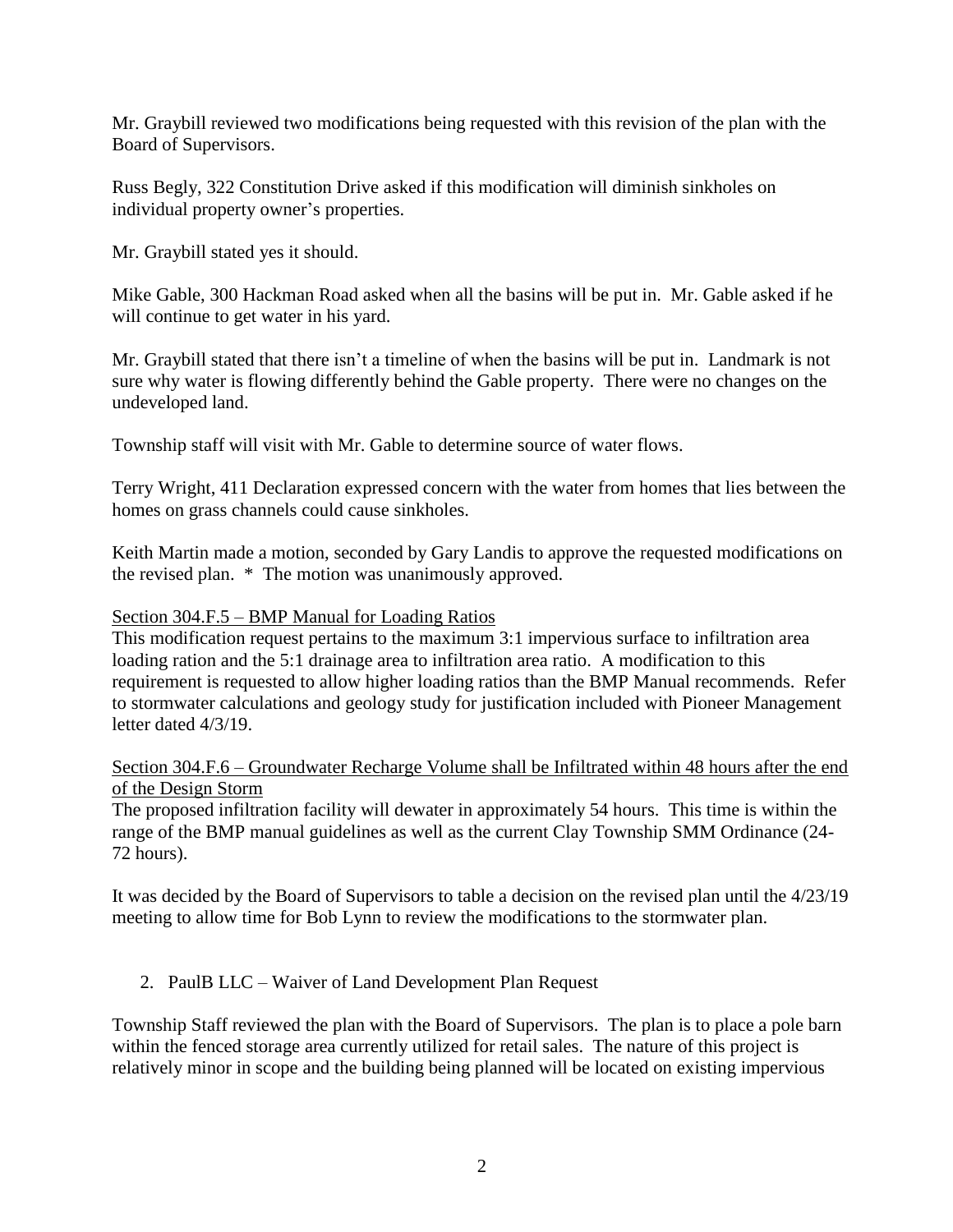area and will store materials that are currently being sold on the property elsewhere. The project will not generate any additional traffic but will generate additional sales to existing customers.

The Clay Township Planning Commission was in favor of the request.

Gary Landis made a motion, seconded by Keith Martin to approve the waiver request. \* The motion was unanimously approved.

3. Elizabeth Farms – Deferment of Planning and DEP Sewage Planning

Township Staff reviewed the request with the Board of Supervisors.

The 100.26-acre property contains sandstone dwellings, sandstone and frame barns, gravel driveways and field lanes. Planning is underway to gain approval to offer the historic grounds to the public as a Farm to Table venue destination. The venue would consist of the barn court yard, parking lot and grounds surrounding the improvements. The venue would run from approximately May through October. It would be open one (1) to two (2) days per week but more than likely just for 4 or 5 hours per day over dinner on those days.

The project will utilize the existing improvements on the property and will not result in any new impervious coverage. Earth disturbance relating to the installation of the new on-lot sewage disposal system will be less than .25 acre. This is the only earth disturbance proposed by the project.

All improvements existing and proposed are located in Elizabeth Township. All lands located within Clay Township are unimproved agricultural land totaling 2.35 acres. The property land joiner in Clay Township is the PA Game Commission.

Gary Landis made a motion, seconded by Keith Martin to approve the deferment of planning and DEP sewage planning to Elizabeth Township.  $*$  The motion was unanimously approved.

4. Lincoln West Storage – Approve Cost Opinion, Land Development Agreement, Stormwater Management Agreement and ROW Agreement

Steve Nolt, Developer, reviewed the proposed building revisions with the Board of Supervisors.

The building layout has been revised to incorporate a storage building for RV's. The overall building configuration remains similar. The site impervious area remains the same as the original design. Inlets 5A and 6A have been eliminated and the proposed pipe profiles and proposed stormwater management easement information has been updated on the plan set.

Gary Landis made a motion, seconded by Keith Martin to approve the Cost Opinion in the amount of \$408,893.09, Land Development Agreement, Stormwater Management Agreement and ROW Agreement for the plan. \* The motion was unanimously approved.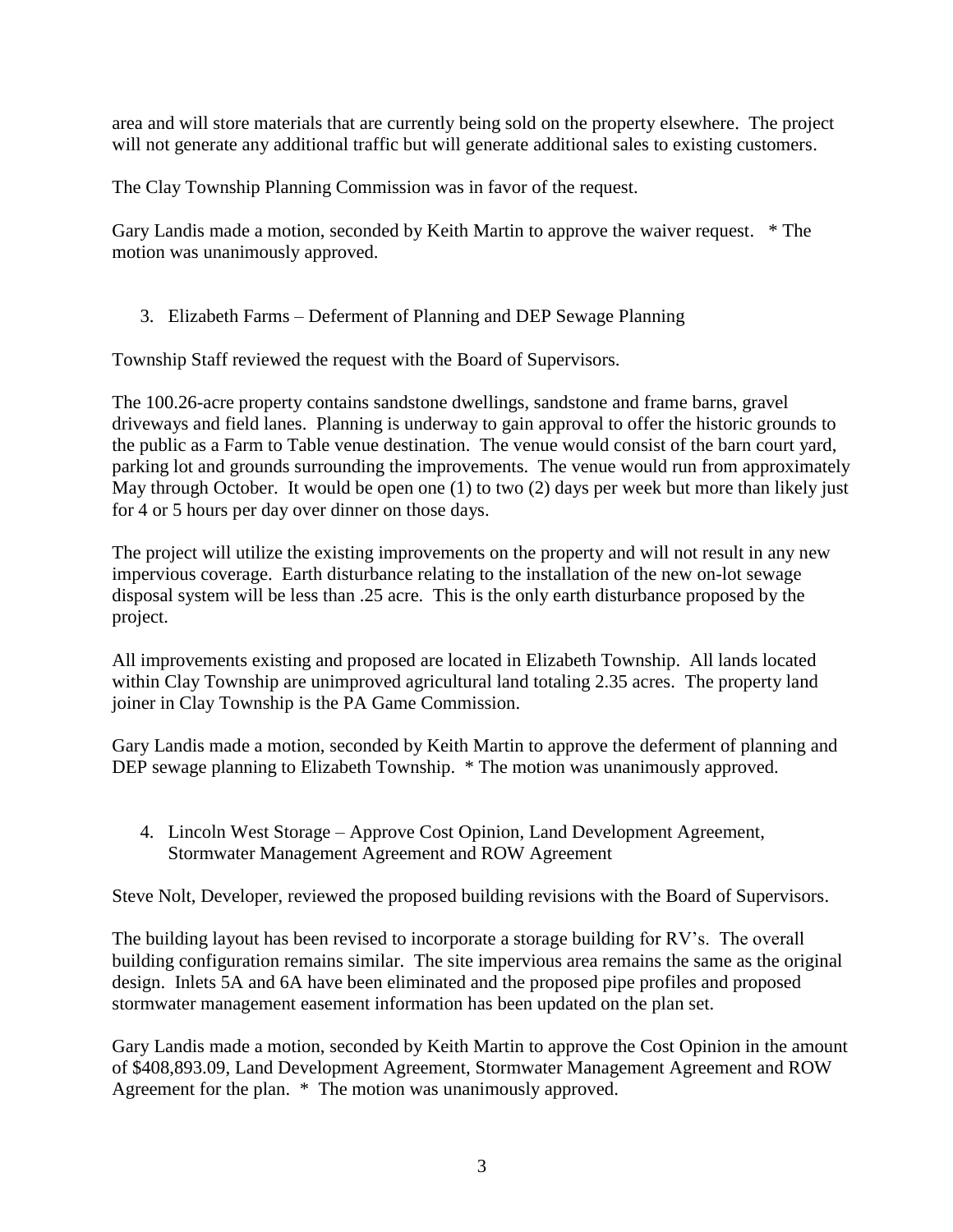Gary Landis made a motion, seconded by Keith Martin to approve the plan as revised. \* The motion was unanimously approved.

# 5. Sharp Shopper – Approve Amendment to Plan and Agreements

Township staff reviewed the revised plan with the Board of Supervisors.

The revised plan consists of directing all the stormwater from the roof of the proposed building to the basin located in the Sharp Shopper Plaza. Originally the stormwater from the front part of the proposed building was directed to the Udder Choice basin and over property owned by Carl Nolt.

Mr. Nolt had expressed concerns with the additional water flowing into his farm fields.

Gary Landis made a motion, seconded by Keith Martin to approve the amended plan, MOU, Land Development Agreement and the revised Stormwater Management Agreement. \* The motion was unanimously approved.

6. Barry Wissler – Stomwater Basin Discussion

Township staff discussed the current condition of the stormwater basin for the Wissler lots located along Clay School Road. The original basin design was intended to infiltrate stormwater events through the 100-year storm. In order to mitigate any surface stormwater through evaporation and transpiration, vegetation was included in the design. Most of the plantings that were installed are no longer there due to extreme variations between wet and dry conditions in the basin and owner neglect due to the fact the deeds did not reference the Stormwater Maintenance Agreement.

After review of the basin and plan, staff believes the basin will function as designed without additional plantings and with the current planting of grass, shrubs and plants. Township staff is requesting the Board of Supervisors consider the current condition as equivalent to the plan and agree to release the balance of escrow when requested.

The Board of Supervisors is generally in agreement with this request.

There was discussion on 3 storage sheds that are located in the basin and the effect the sheds have on the function of the basin. Township Staff will investigate and update the Board of Supervisors at the next meeting.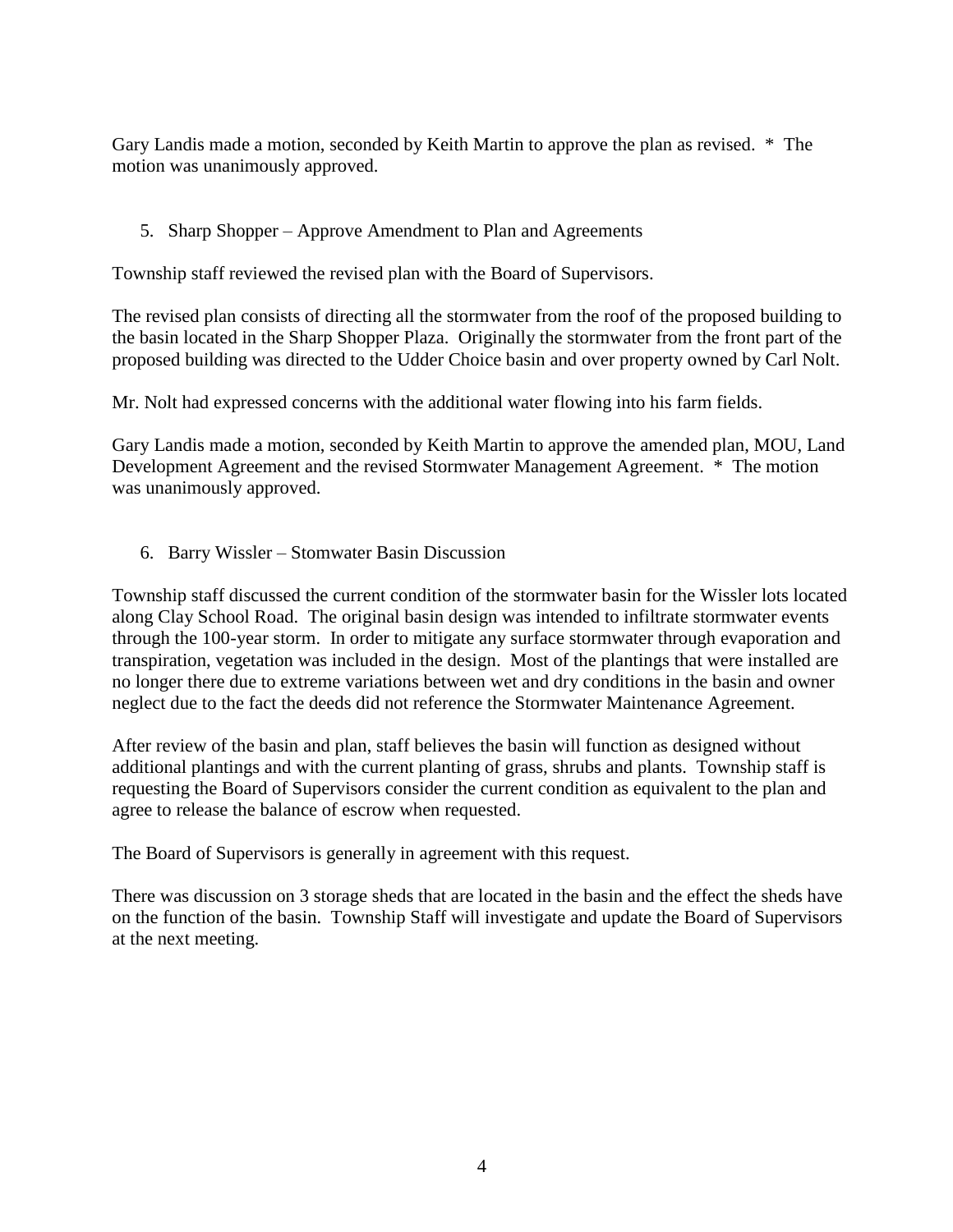# **New Business**

1. Approve West Girl Scout Road Guide Rail Replacement Quote

After review, Gary Landis made a motion, seconded by Keith Martin to approve the quote from Chemung Supply Corp to install guide Rail along West Girl Scout Road over the PA Turnpike as noted in the quote dated 4/11/19 in the amount of \$7,802.00 and the addition of an extra 150' at a cost of \$1,680.00 for a total of \$9,482.00. \* The motion was unanimously approved.

2. Execute Dirt and Gravel Road Maintenance Project Agreement

After review, Gary Landis made a motion, seconded by Keith Martin to approve and execute the Dirt and Gravel Road Maintenance Project Agreement between Clay Township and Lancaster County Conservation District. \* The motion was unanimously approved.

3. Discussion on Changes to Forestry Regulations

Township Staff reviewed a draft Model Ordinance that the Attorney General's Office has indicated would be compliant with ARCE Regulations and acceptable for adoption by Clay Township.

Jennifer Mejia also outlined provisions collected from other Municipalities that have been approved by the Attorney General's office and may be added to the Model Ordinance.

The Board of Supervisors had concerns with additional stormwater and erosion from clear cutting land on a slope and with logging near wetlands and the effect that it has on waterways.

The Board of Supervisors asked Township Staff to determine if more provisions could be added to the model Ordinance to lesser their concerns.

Township Staff will further investigate and report back to the Board of Supervisors.

4. Application for Dedicated Handicap Parking Space

Bruce Leisey reviewed with the Board of Supervisors a request for a handicap parking space from Suzan Johns, 342 Mt Olive Lane, Ephrata (Bethany Gardens).

After discussion, the Board of Supervisors authorized the Jennifer Mejia to draft an Ordinance to remove the current handicap parking space at 322 Mt Olive Lane and install new handicap parking space at 342 Mt Olive Lane. It was noted that this will be a public handicap parking space and not reserved excessively for Mrs. Johns.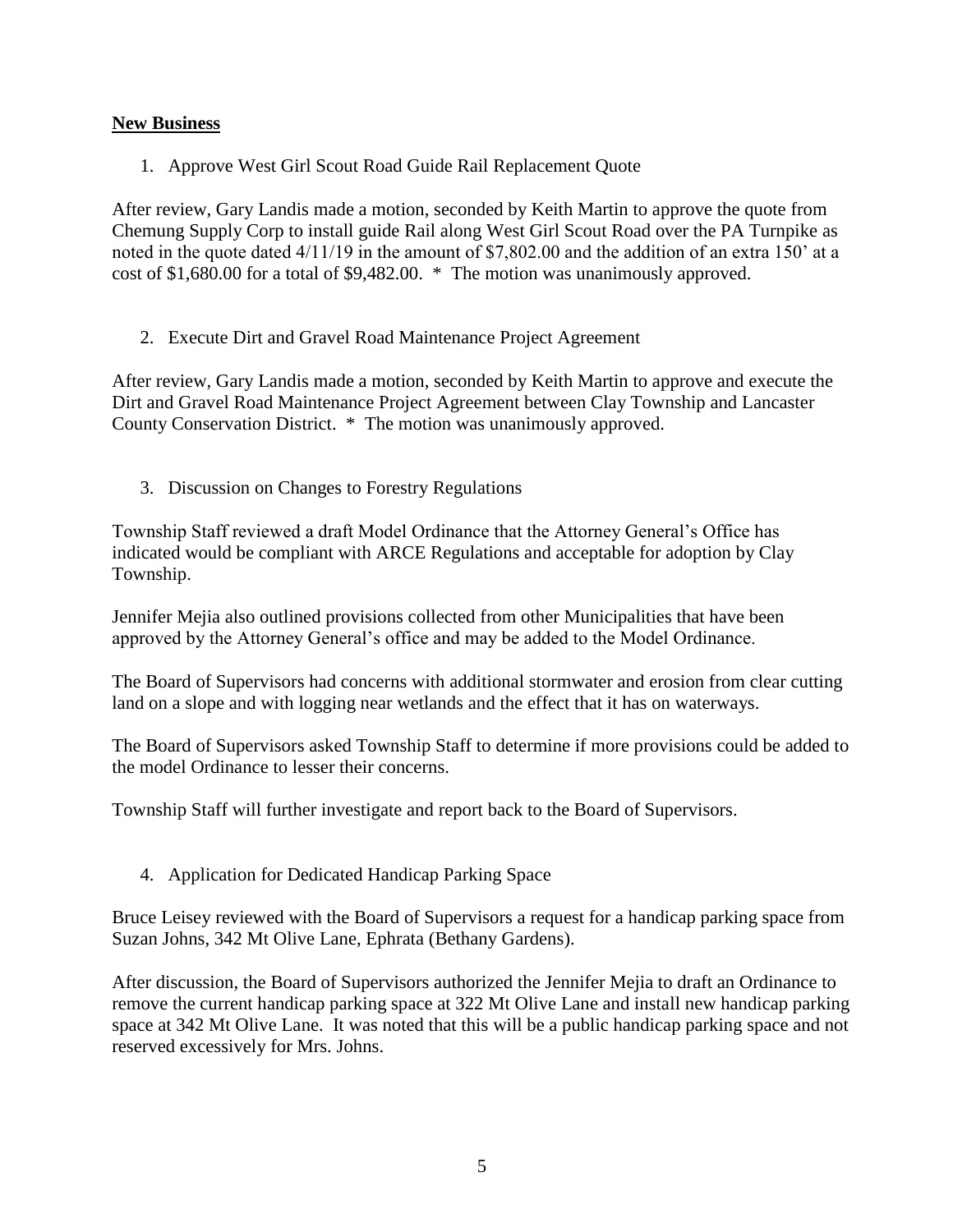5. Permission for Middle Creek WMA Road Race

Bruce Leisey reviewed the Middle Creek WMA Road Race request with the Board of Supervisors.

Gary Landis made a motion, seconded by Keith Martin to approve request from Lauren Fenstermacher, representative of the PA Game Commission, for permission to hold the Middle Creek WMA Road Race on portions of Mill Stone Road, Girl Scout Road, Laurel Road and Museum Road as indicated on the map provided with request letter dated 4/9/19, contingent on the PA Game Commission suppling Township with a Certificate of Insurance by 8/1/19. \* The motion was unanimously approved.

6. Discussion on PSATS 2019 Proposed Resolutions and Bylaws

Bruce Leisey reviewed with the Board of Supervisors the proposed changes to the PSATS Bylaws and Resolutions.

The Board of Supervisors informed Bruce Leisey, voting delegate, on their decisions on voting.

# **Old Business**

1. Sewer Lateral and Manhole Investigation

Bob Lynn informed the Board of Supervisors that Hanover Engineering has located sewer manholes that are potentially leaking and that they recommend should be cleaned and televised to determine specific areas of infiltration.

Bob Lynn will have quotes for work to be completed at the next meeting for the Board of Supervisors to review and award.

2. Review RFP for Growing Greener Grant

Bruce Leisey reviewed the revised grant budget sheets and RFP with the Board of Supervisors.

The Board of Supervisors are generally in agreement with the RFP and budget sheets. Bruce Leisey will forward the revised documents to DEP for approval.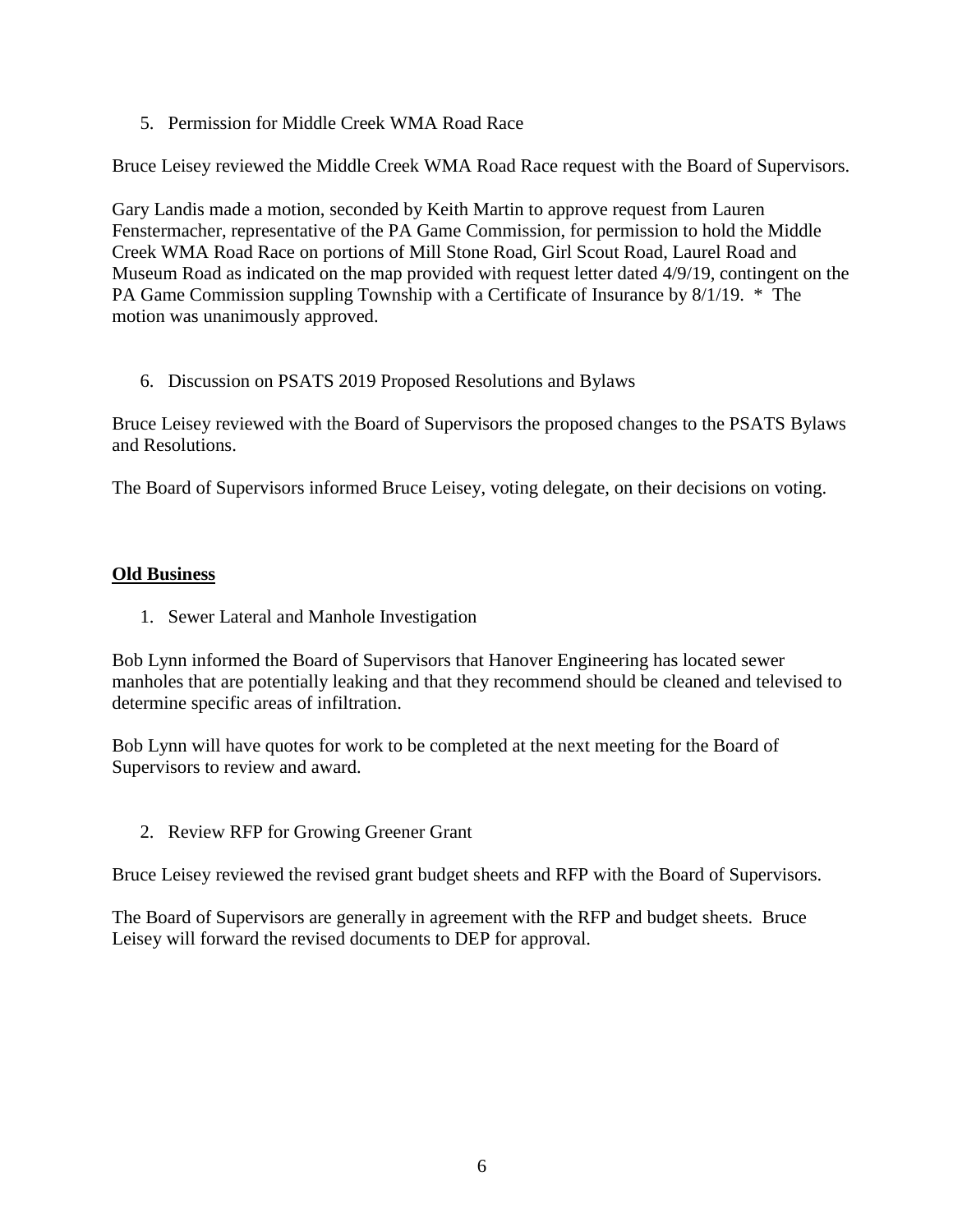#### **Executive Session**

Keith Martin made a motion, seconded by Gary Landis to enter into Executive Session at 10:07 pm to discuss personnel issues. \* The motion was unanimously approved.

Keith Martin made a motion, seconded by Gary Landis to exit Executive Session at 10:15 pm. \* The motion was unanimously approved.

Gary Landis made a motion, seconded by Keith Martin to continue employment with Don Moyer as a regular full-time employee of the Township effective 4/2/19. \* The motion was unanimously approved.

## **Bills to be Paid**

#### General Fund

Keith Martin made a motion, seconded by Gary Landis, to approve the General Fund bills totaling \$125,289.84 for the month of March. \* The motion was approved unanimously.

#### Rec Fund

Keith Martin made a motion, seconded by Gary Landis, to approve the Recreation Fund bills totaling \$3,880.94 for the month of March. \* The motion was approved unanimously.

#### Sewer Fund

Keith Martin made a motion, seconded by Gary Landis, to approve the Sewer Fund bills totaling \$1,130.00 for the month of March. \* The motion was approved unanimously.

## **Reports for the Month**

- 1. Chief of Police / Police Department
- 2. Fire Companies / Ambulance
- 3. Planning Commission Minutes
- 4. Solicitor's Report
- 5. Engineer's Report
- 6. Manager's Report
- 7. Road Master's Report
- 8. Zoning Officer's Report